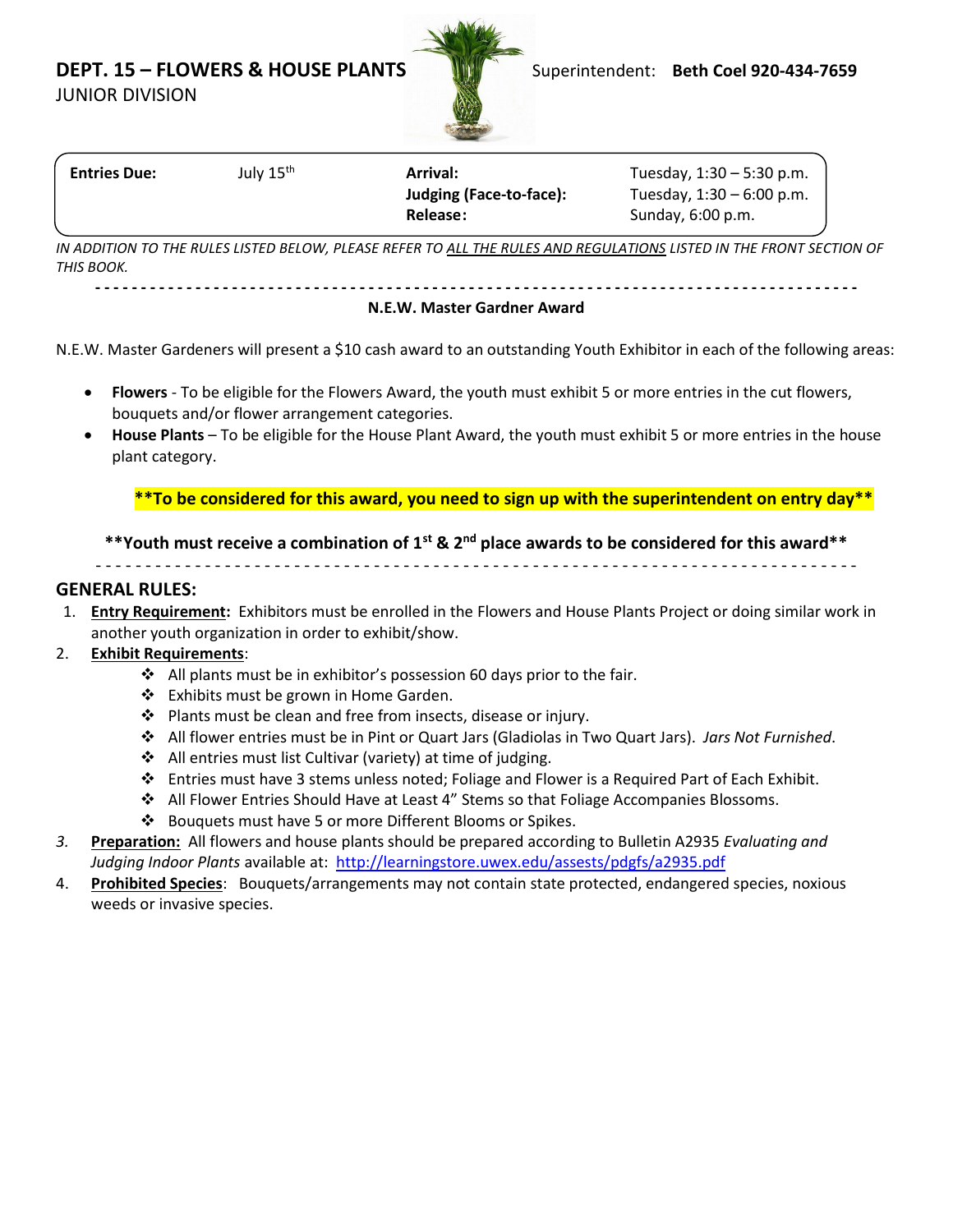# **DIVISION 137 – CUT FLOWERS**

**RULES:** Three blooms, Sprays, Spikes, with some accompanying foliage unless otherwise noted. The Greens/Spikes need to be from the Flowering Plant itself.

|    |                  | <b>PREMIUMS FOR DIVISION 137:</b>                     | 1 <sup>st</sup> | 2 <sup>nd</sup>       | 3 <sup>rd</sup>                                  | 4 <sup>th</sup> |  |
|----|------------------|-------------------------------------------------------|-----------------|-----------------------|--------------------------------------------------|-----------------|--|
|    |                  |                                                       | \$2.00          | \$1.75                | \$1.50                                           | \$1.25          |  |
|    | <b>CLASS NO.</b> |                                                       |                 |                       |                                                  |                 |  |
| 1. |                  | Ageratum, floss flower                                | 30.             | Monarda - Bee Balm    |                                                  |                 |  |
|    | 2. Asters        |                                                       | 31.             |                       | Marigold, 2" or larger                           |                 |  |
|    |                  | 3. Echinacea - Coneflower                             | 32.             | Marigold, under 2"    |                                                  |                 |  |
|    | 4. Calendula     |                                                       | 33.             | Scabiosa              |                                                  |                 |  |
|    | 5. Carnations    |                                                       | 34.             | Nasturtium            |                                                  |                 |  |
|    | 6. Celosia       |                                                       | 35.             |                       | Nicotiana, Flowering Tobacco                     |                 |  |
| 7. | Cleome           |                                                       | 36.             | Petunias, single      |                                                  |                 |  |
|    |                  | 8. Centaurea, Cornflower, Bachelor Button             | 37.             |                       | Petunias, single, bi-color - distinct            |                 |  |
|    |                  | 9. Echinops - Globe Thistle                           | 38.             | Petunias, double      |                                                  |                 |  |
|    | 10. Coreopsis    |                                                       | 39.             |                       | Petunias, double, bi-color - distinct            |                 |  |
|    | 11. Cosmos       |                                                       | 40.             | Phlox, any type       |                                                  |                 |  |
|    |                  | 12. Chrysanthemums or Mums                            | 41.             |                       | Physalis, Chinese Lantern, current year's growth |                 |  |
|    |                  | 13. Dahlia, 1 stem, 2" or larger                      | 42.             |                       | Rose, hybrid tea, 1 bloom                        |                 |  |
|    |                  | 14. Dahlia, 1 stem, under 2"                          | 43.             |                       | Rose, miniature, 1 spray                         |                 |  |
|    |                  | 15. Heuchera - Coral Bells                            | 44.             |                       | Rose, Florabunda, 1 spray                        |                 |  |
|    |                  | 16. Dianthus, garden pink                             | 45.             | Salpiglossis          |                                                  |                 |  |
|    |                  | 17. Gaillardia, blanket flower                        | 46.             | Salvia, Red           |                                                  |                 |  |
|    |                  | 18. Gladioli, single color, 1 stem                    | 47.             |                       | Salvia, any other color                          |                 |  |
|    |                  | 19. Gladioli, bicolor, 1 stem                         | 48.             |                       | Snapdragon, floral carpet                        |                 |  |
|    |                  | 20. Gladioli, miniature, 1 stem                       | 49.             | Snapdragon, tall      |                                                  |                 |  |
|    |                  | 21. Gypsophilia/Perennial Baby's Breath, current yr's | 50.             |                       | Statice, current year's growth                   |                 |  |
|    | growth           |                                                       | 51.             | <b>Stocks</b>         |                                                  |                 |  |
|    |                  | 22. Hosta, 3 flower stems, 2 leaves                   | 52.             |                       | Sea Lavender (limonium)                          |                 |  |
|    | 23. Hydrangea    |                                                       | 53.             |                       | Strawflowers, current year's growth              |                 |  |
|    |                  | 24. Delphinium, any type, 1 spike                     | 54.             |                       | Sunflower, single flower on single stem          |                 |  |
|    |                  | 25. Lily, Day, (Hemerocallis)                         | 55.             |                       | Sunflower, multi flower on one stem              |                 |  |
|    |                  | 26. Lily, Calla, 1 stem, 2 leaves                     | 56.             | Verbena               |                                                  |                 |  |
|    |                  | 27. Lily, 1 stem, (Lilium)                            | 57.             | Zinnias, 2" or larger |                                                  |                 |  |
|    |                  | 28. Platycodon - Balloon flower                       | 58.             | Zinnias, under 2"     |                                                  |                 |  |
|    |                  | 29. Lunaria Honestly/ Peter's Penny, current yr's     | 59.             |                       | Any other annual, not listed                     |                 |  |
|    | growth           |                                                       | 60.             |                       | Any other perennial, not listed                  |                 |  |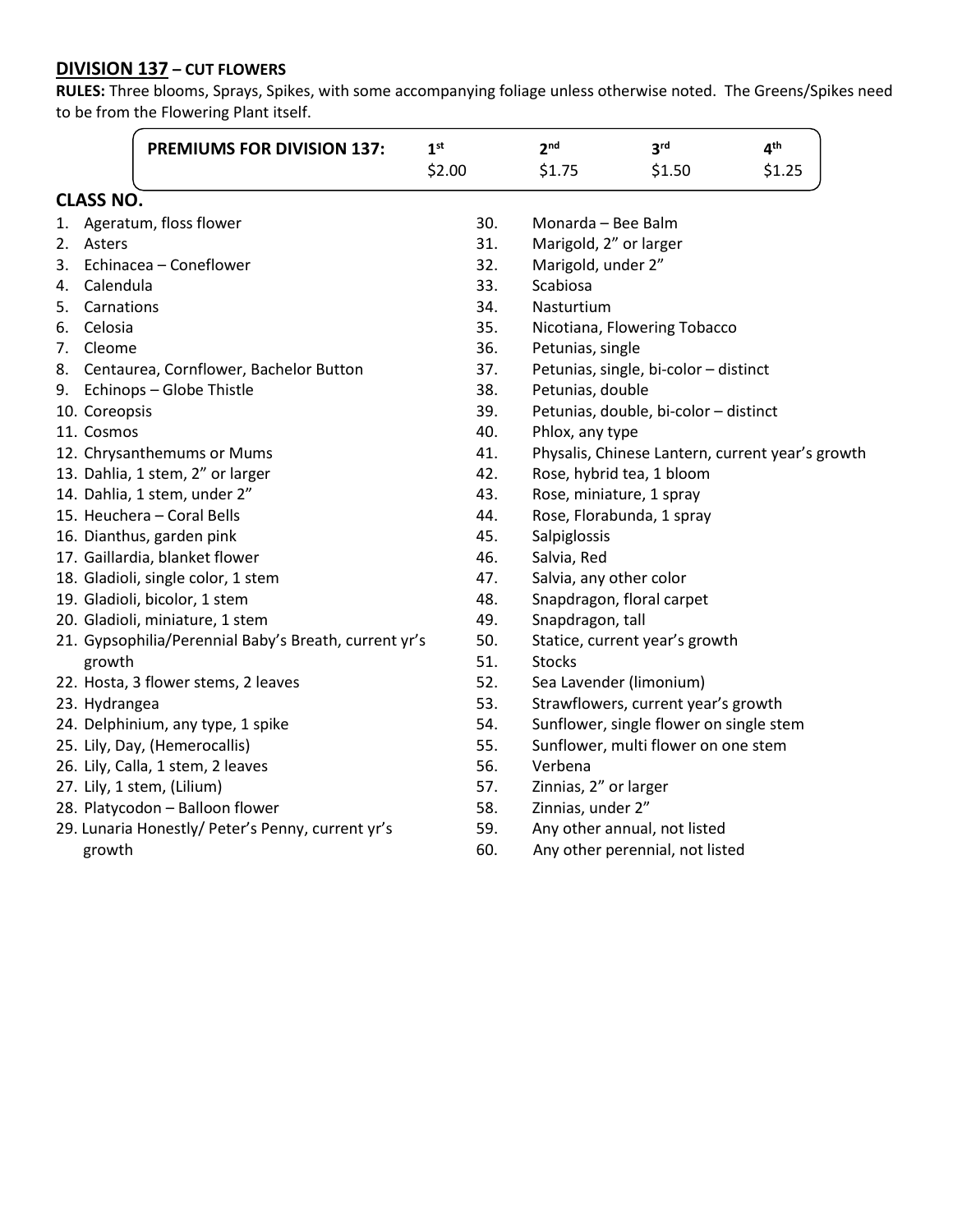# **DIVISION 138 – BOUQUETS**

#### **RULES:**

- 1. As defined, Bouquets are an "Informal Arrangement" with no theme.
- 2. The Horticultural Material may include one other Foliage Filler.
- 3. Container will not count towards Award.

|               | <b>PREMIUMS FOR DIVISION 138:</b> | 1st    | ንnd | ord    | лth    |
|---------------|-----------------------------------|--------|-----|--------|--------|
|               |                                   | \$2.50 |     | \$2.00 | \$1.50 |
| <b>ASS NO</b> |                                   |        |     |        |        |

# **CLASS NO.**

- 1. Mixed Garden Flowers
- 2. Flowers of 1 Color (All Same Variety)
- 3. Mixed Wild Flowers (No Endangered Types)
- 4. Miniature 4 Inches Across all Directions

# **DIVISION 139 – FLORAL ARRANGEMENTS WITH DEFINITE THEME**

### **RULES:**

1. All Fresh Flowers are to be Grown by Entrant

|                  | <b>PREMIUMS FOR DIVISION 139:</b>          | 1 <sup>st</sup> | 2 <sup>nd</sup>                                    | 3 <sub>rd</sub> | $4^{\text{th}}$ |
|------------------|--------------------------------------------|-----------------|----------------------------------------------------|-----------------|-----------------|
|                  |                                            | \$2.50          | \$2.25                                             | \$2.00          | \$1.50          |
| <b>CLASS NO.</b> |                                            |                 |                                                    |                 |                 |
|                  | 1. "Coffee Table" Low Arrangement          |                 | 5. Candlelight with Candles, Evergreens & Flowers  |                 |                 |
|                  | 2. Holiday Arrangement                     |                 | 6. Miniature – Height 6 Inches Including Container |                 |                 |
|                  | 2 Concial Occasion (Birthday Woodding atc) |                 | 7 Corsago, Fresh Flowers: Vou Name Ossasion        |                 |                 |

3. Special Occasion (Birthday, Wedding, etc.)

4. All Green Arrangement

- 7. Corsage, Fresh Flowers; You Name Occasion
- 8. Corsage, Foliage Only

**DIVISION 140 – PLANT CRAFTS –** Plant Materials Grown or Collected by Exhibitor.

| <b>PREMIUMS FOR DIVISION 140:</b> | 1st    | າກd | ord    | ⊿th    |
|-----------------------------------|--------|-----|--------|--------|
|                                   | \$2.00 |     | \$1.50 | \$1.25 |
|                                   |        |     |        |        |

# **CLASS NO.**

- 1. Arrangement of dried flowers, pods, stems, leaves
- 2. Arrangement with a seasonal theme (natural material only) 1/3 fresh and 2/3 dried
- 3. Door swag; dried or treated material
- 4. Homemade potpourri using garden flowers in zip-lock bag, list of ingredients used, 2 cups
- 5. Item made from pressed flowers